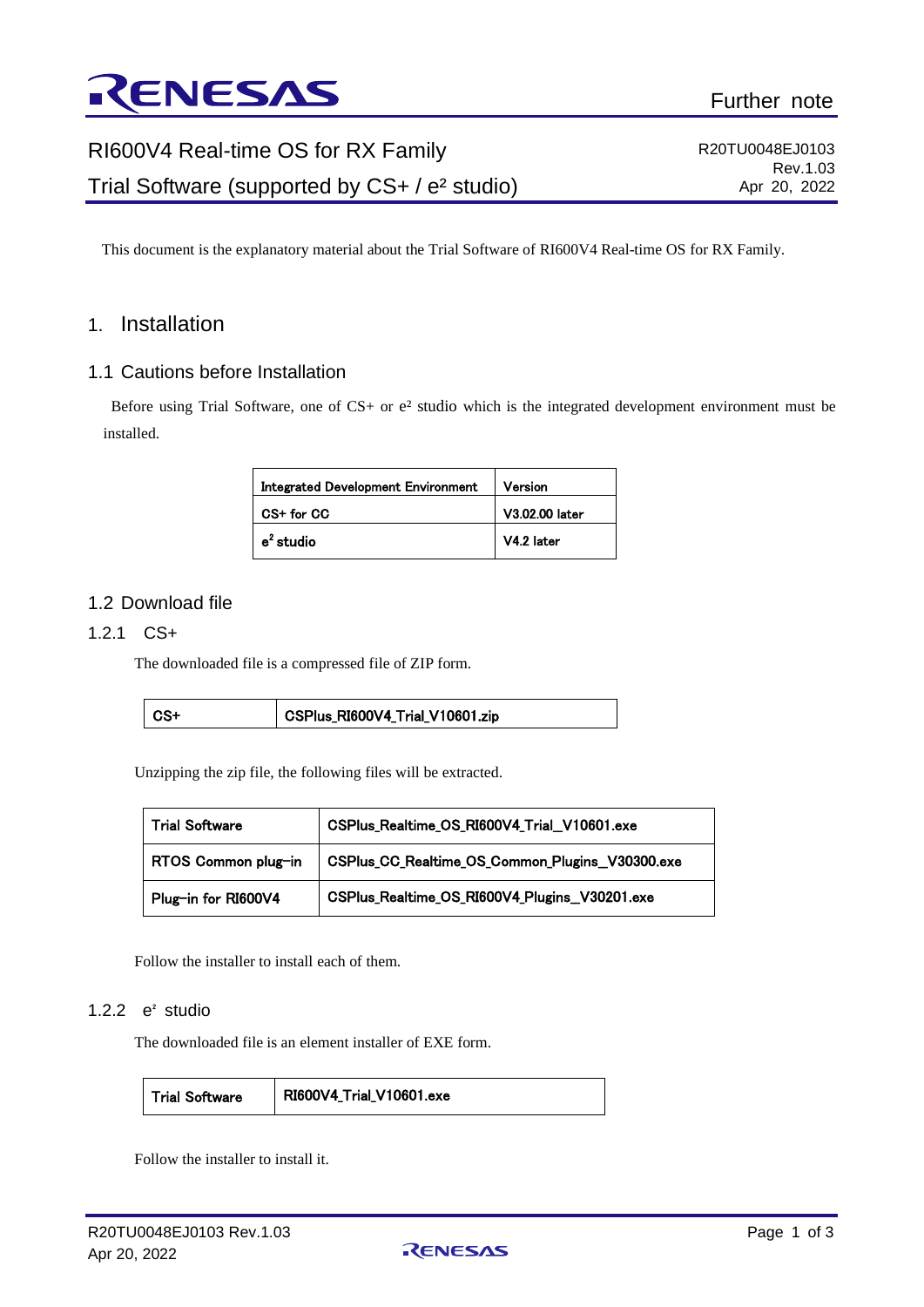# 2. Creation of Sample Project

# 2.1 CS+

Please refer to RI Series Real-Time OS User's Manual Start.

Please download User's Manual from the product page of RI600V4.

# 2.2 e² studio

Please refer to help of RI600V4 in the help of  $e^2$ studio.



# 3. Cautions

- Please refer to Release Note about the technical cautions.
- Trial Software is no support.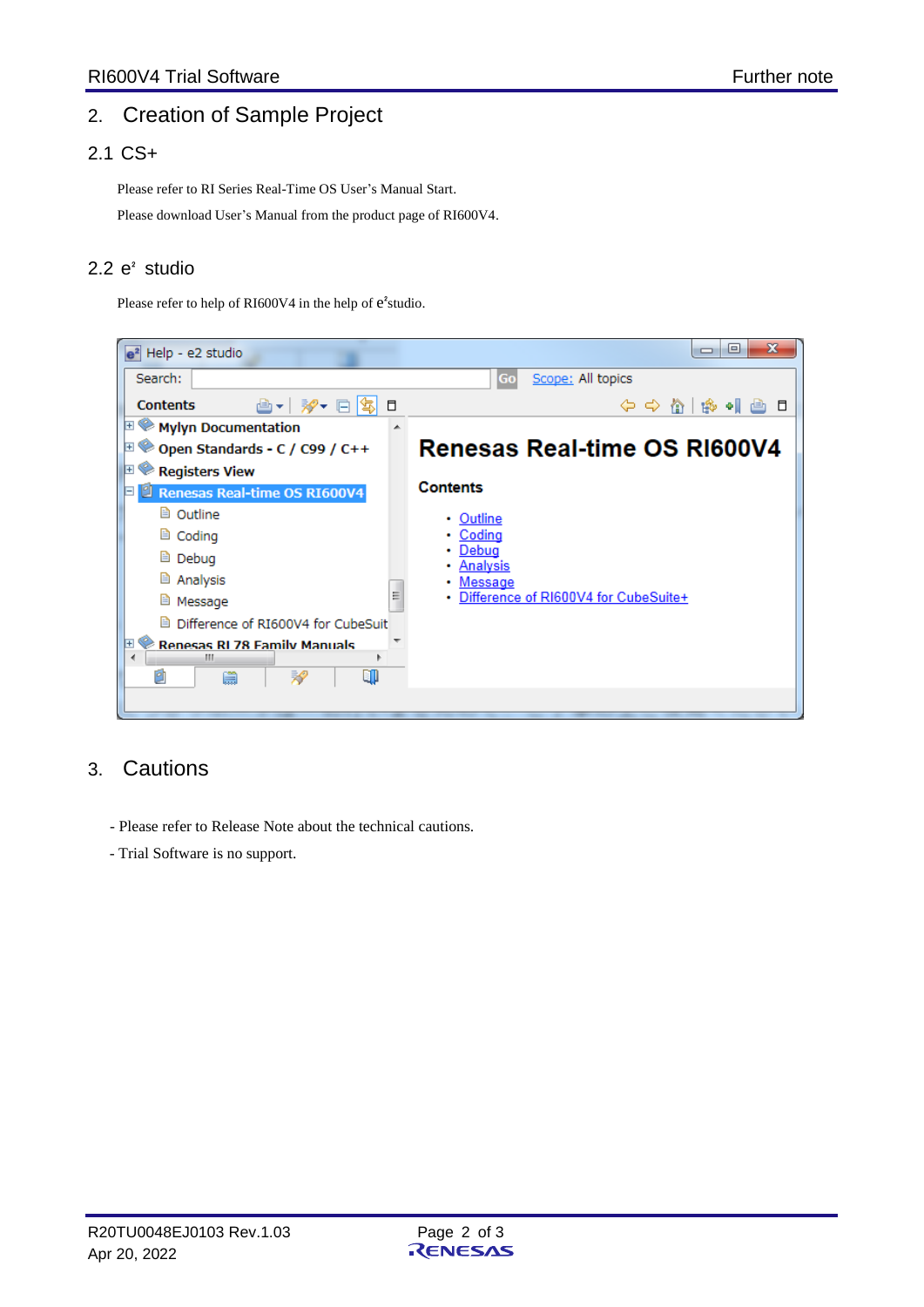# **Website**

Renesas Electronics Website <http://www.renesas.com/>

All trademarks and registered trademarks are the property of their respective owners.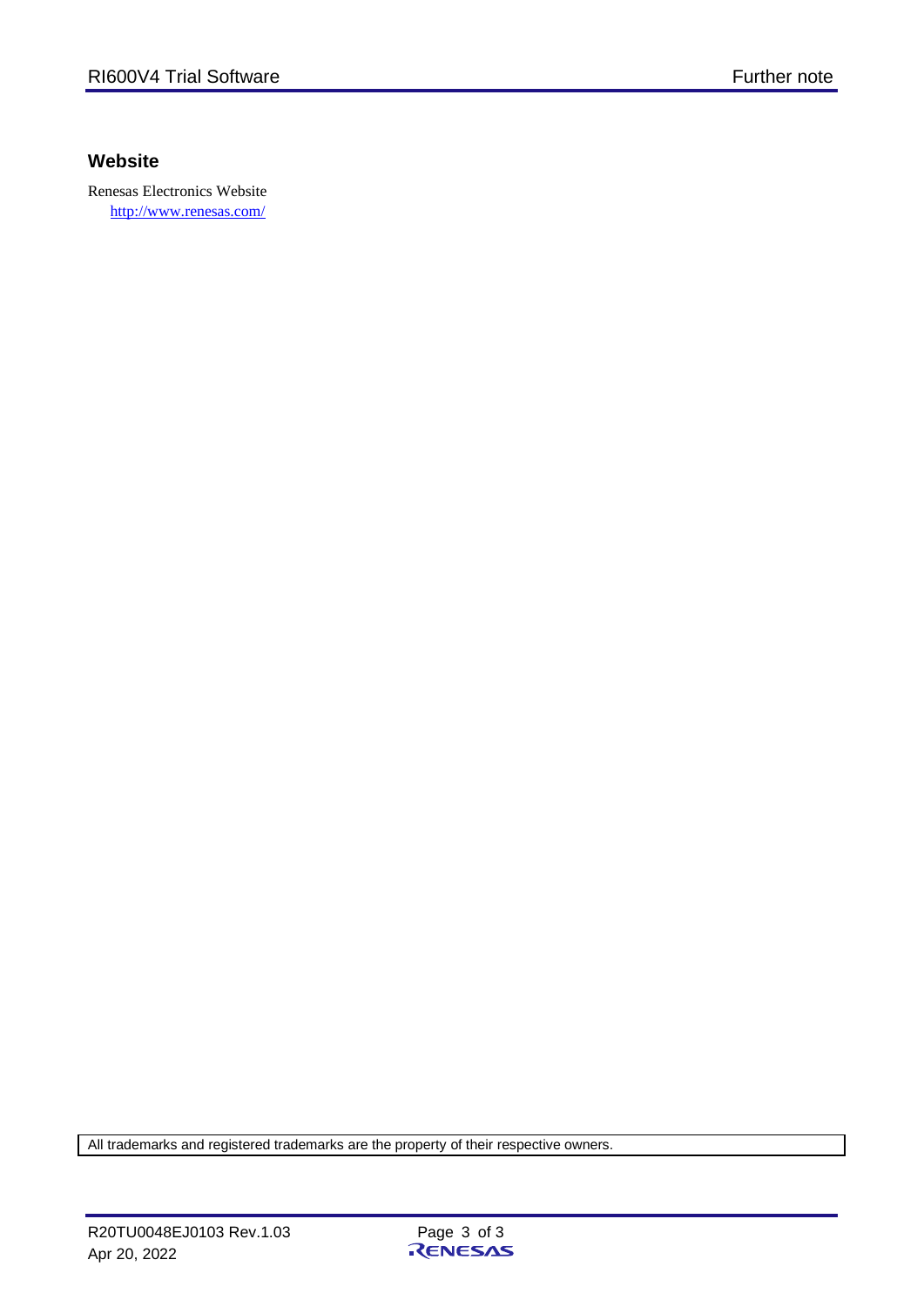# Revision History

|      |              | Description |                                            |
|------|--------------|-------------|--------------------------------------------|
| Rev. | Date         | Page        | Summary                                    |
| 1.00 | Nov 20, 2014 |             | First version                              |
| 1.01 | Nov 27, 2018 |             | Upgrade to revision V1.05.00 (CS+ Edition) |
| 1.02 | Jul 22, 2019 |             | Upgrade to revision V1.06.00               |
| 1.03 | Apr 20, 2022 |             | Upgrade to revision V1.06.01               |
|      |              |             |                                            |